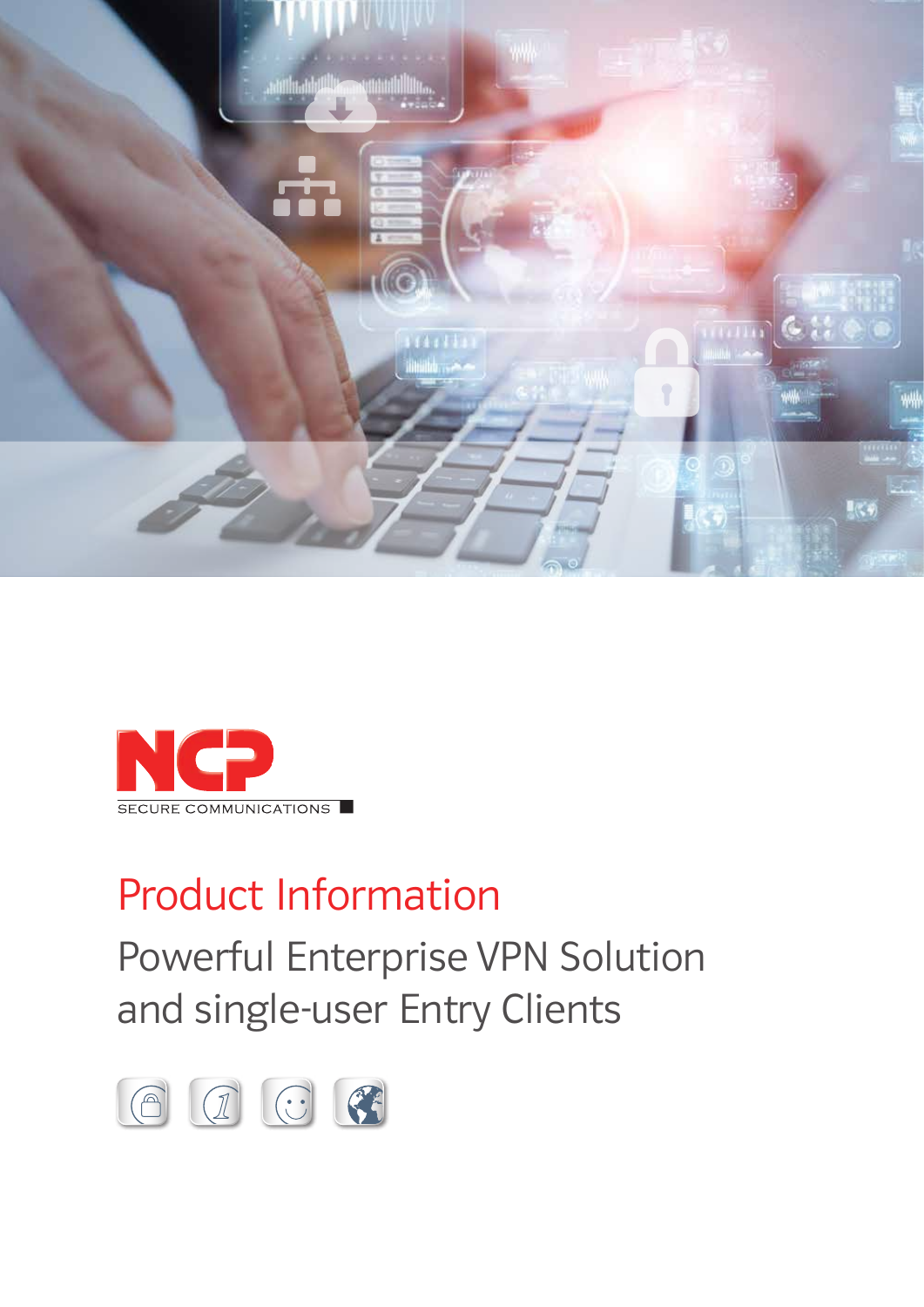

*"BSI recommends setting up a Virtual Private Network (VPN) as the first of five simple IT security measures in the home office." IT security in the home office in 2020, Federal Office for Information Security (BSI)*

## Centrally Managed Enterprise VPN

Powerful and flexible remote access infrastructure has become an important factor in ensuring business continuity, not just during the pandemic. Companies that are able to adapt to unexpected situations, via scalable infrastructure and ensuring continual secure communications, can stay on track when it counts.

From single-user licenses to connecting thousands of mobile users, NCP products offer the highest standards of IT security, proudly developed in Nuremberg, Germany. Read on to discover the potential that a centrally managed enterprise VPN can unlock in your organization.

- $\boxtimes$  NCP Secure Entry Clients are designed for standalone use or smaller installations.
- $\boxtimes$  NCP Secure Enterprise VPN is suited for larger installations and site-to-site networking (central management, VPN gateway, and enterprise VPN clients)

NCP products also provide secure communication for processing sensitive data in classified scenarios, such as VS-NfD/RESTREINT UE/EU RESTRICTED and NATO RESTRICTED, as well as secure communication for IIoT applications like remote maintenance.

NCP VPN solutions are designed to integrate seamlessly with your Zero Trust strategy and IT security systems.

### The NCP VPN solution is modular and consists of three components:

- Centrally managed infrastructure for managing and monitoring
- Secure gateway (virtual appliance optional)
- Clients for Windows, macOS, Linux, Android and iOS

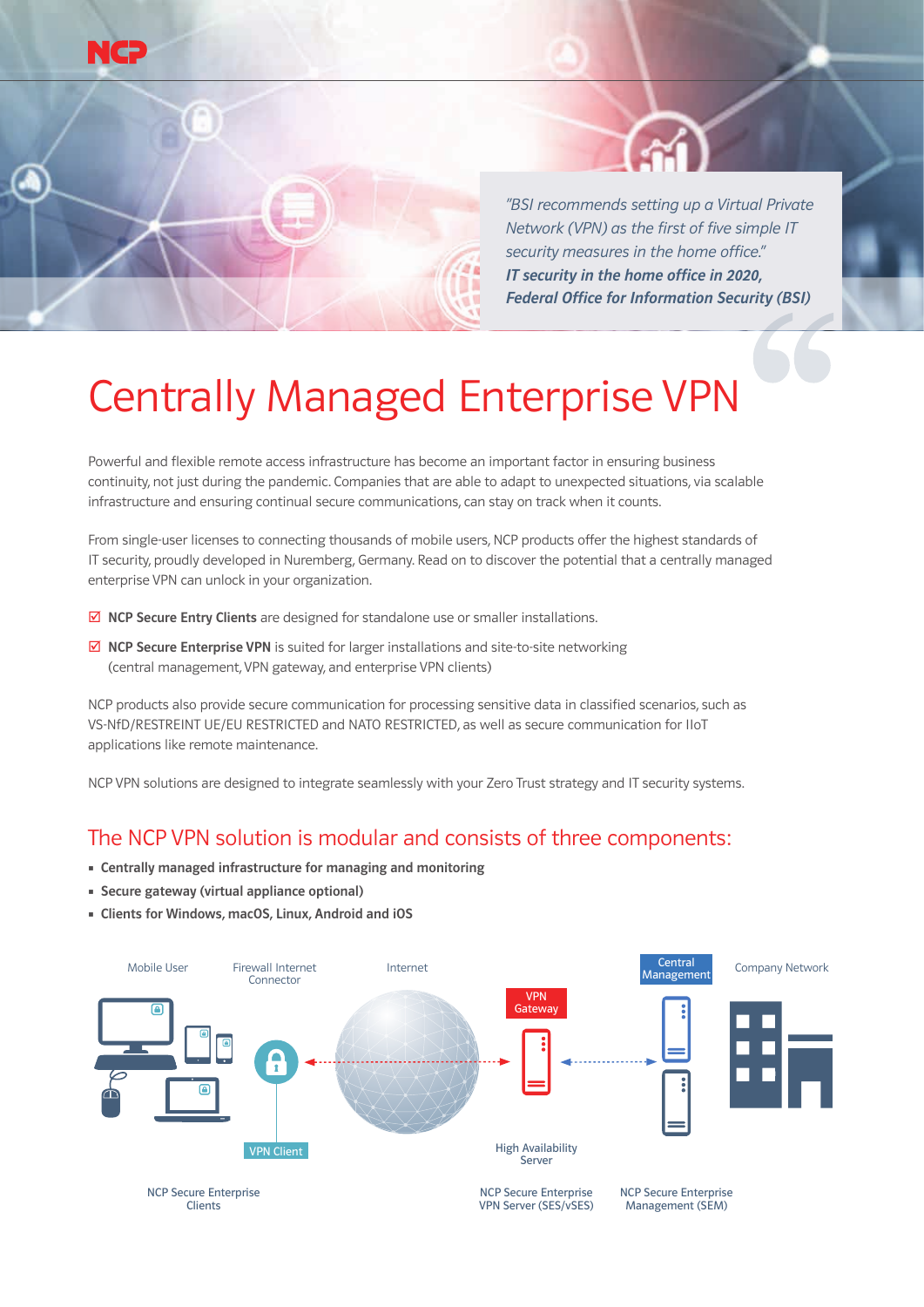### NCP Secure Enterprise Management

With NCP Secure Enterprise Management (SEM), you can manage your remote access network from a central location. This means that administrators no longer have to balance a large number of standalone solutions and

consoles. SEM serves as a single point of administration, where IT administrators can make policy changes without interrupting business continuity.



### Benefits of NCP Secure Enterprise Management for VPN

- Automated mass rollout
- **Central client/server configuration,** certificate and license management
- Automated software updates
- **Integration into existing identity management** systems (LDAP, Active Directory, etc.)
- **Supports multitenancy and service provider** infrastructure
- Comprehensive monitoring and reporting
- **Integrated RADIUS server**
- Advanced authentication

*The Secure Enterprise Management system includes powerful features for configuring and managing VPN clients and servers from a single point of administration.*

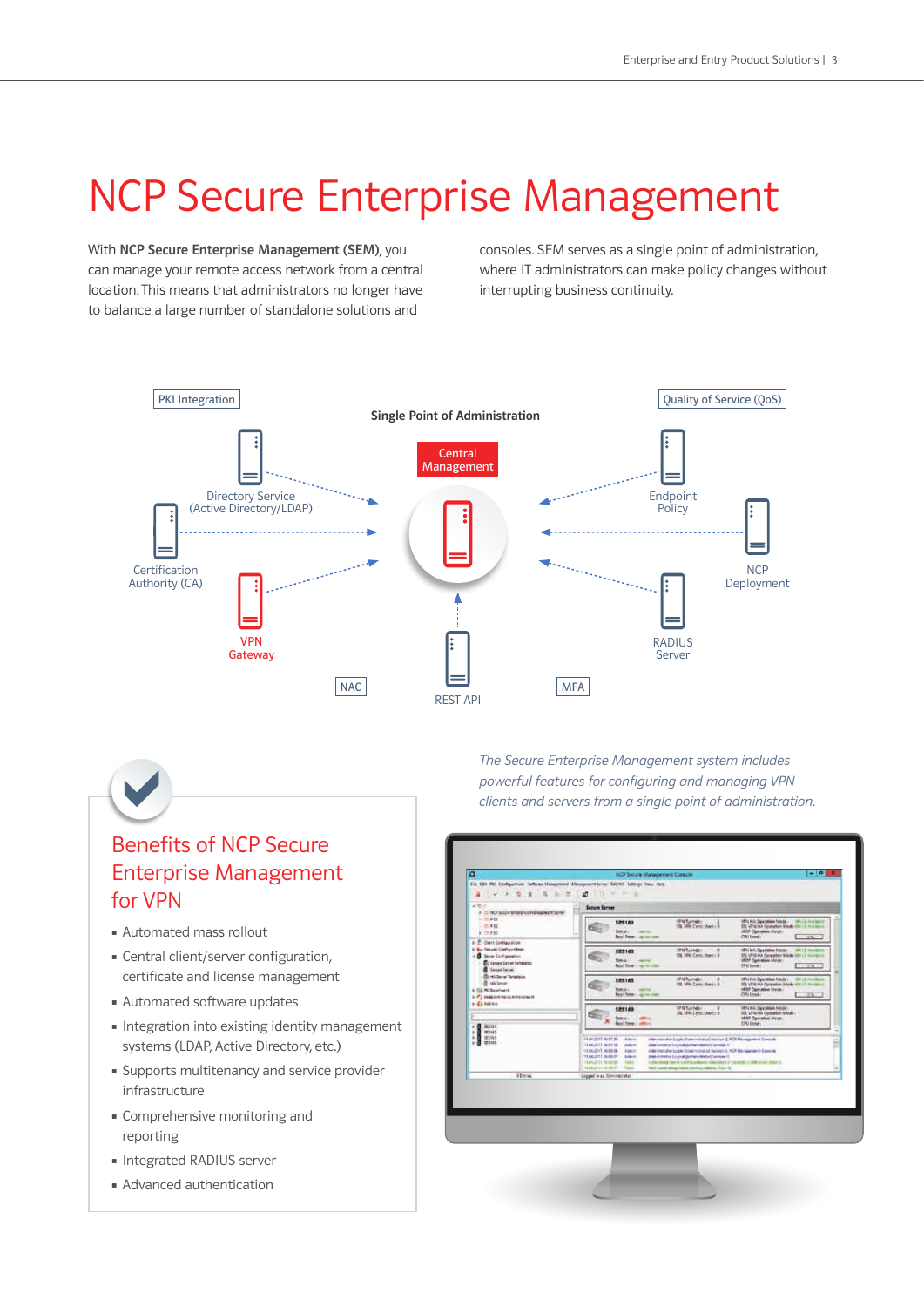# IPsec VPN Gateway Software

The NCP Secure Enterprise VPN Server (SES) has a modular software architecture and maximum scalability for organizations looking to adapt their remote access network and site-to-site networking based on demand.

With SES, organizations can build a powerful VPN infrastructure that grows with business demands and can flexibly adapt to changing requirements when it counts. For example, this means even from starting out with some 500 users to supporting many thousands of users later on.

#### Benefits of the NCP Secure Enterprise VPN Server

- Software-based with multitenancy support
- Manage more than 10,000 concurrent sessions per system
- **Integrated IP routing and firewall features**
- Universal software components for remote access, site-to-site networking and IIoT
- Integrated two-factor authentication + TOTP
- High availability through fail-safe mode and load balancing
- Policy changes "on the fly"
- NCP VPN Path Finder Technology (Fallback IPsec/HTTPS)
- Network Access Control
- **Endpoint security (with SEM)**
- Certificate-based authentication (also for iOS devices)



*The modular software architecture and maximum scalability of SES/vSES allow organizations to expand remote access and site-to-site networking on demand.* 

*The system performance can be expanded to support more than 10,000 users and high availability systems can support a potentially unlimited number of users.*

### Virtual VPN Appliance

#### The NCP Virtual Secure Enterprise VPN Server (vSES)

comprises the VPN server, high-availability services and a hardened operating system. Installing the appliance only requires a virtual environment.

The hardened operating system is optimized for maximum security.

Maximum scalability and a comprehensive update concept are valuable features for effective VPN management. Provided in a complete package, a VPN appliance is not only easier to manage but also cost-efficient by saving the need for developing in-house expertise.



#### Benefits of the vSES Appliance

- Hardened and comprehensive Linux/Debian based solution
- **Compatible with common virtual environments**
- Maximum scalability thanks to multiprocessor/ multi-core support
- VPN Path Finder Technology (Fallback IPsec/HTTPS)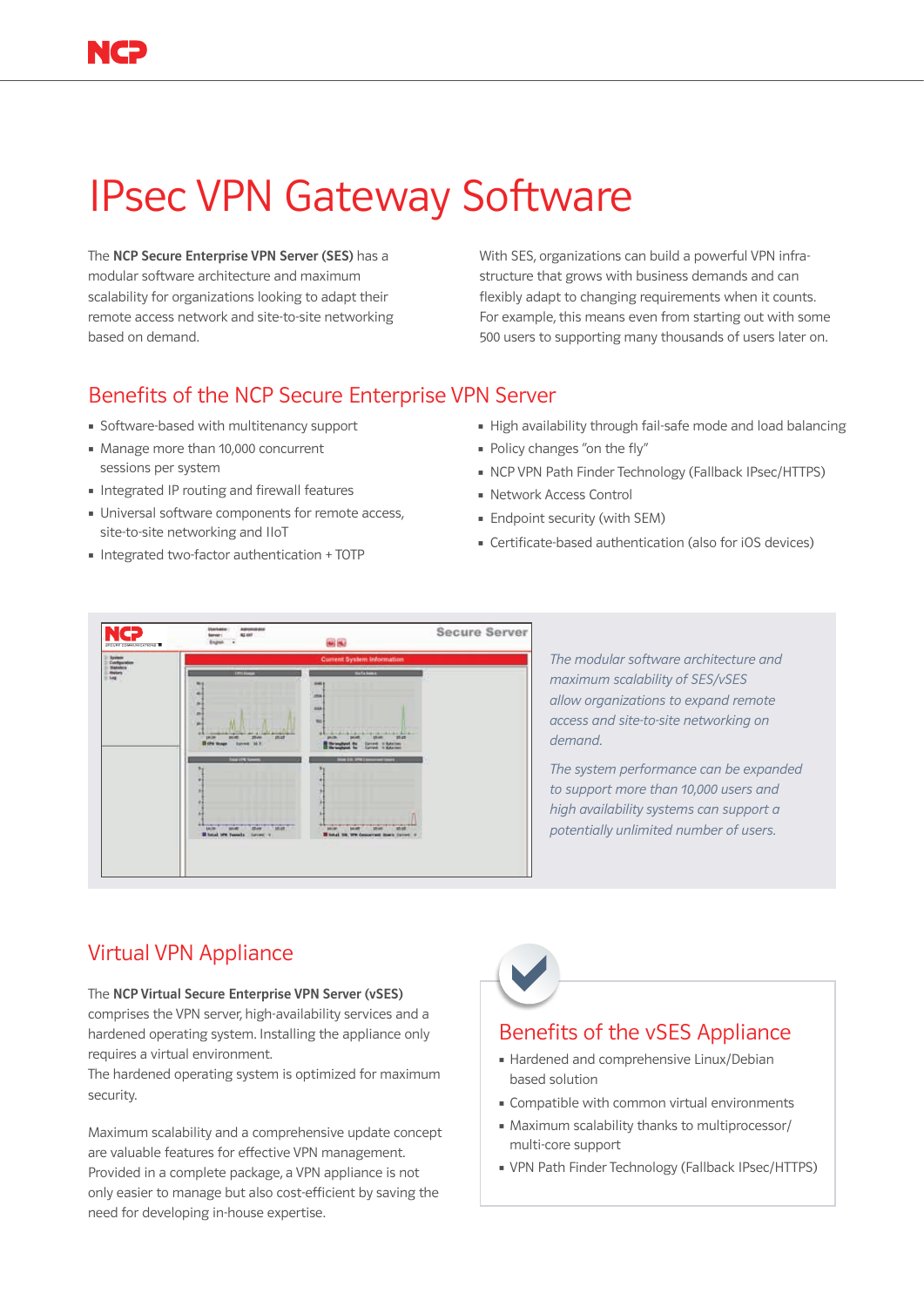### IPsec VPN Client Suite

The NCP Secure Enterprise Clients allow users to easily and securely connect to your network or resources, supporting all major operating systems and devices. Thanks to the SEM, IT administrators can configure and manage individual users or groups from a central point of administration, even in systems with several hundred or thousands of users.

IT administration effort is reduced significantly with the ability to manage installations and update remote users (in most cases without physical access to the devices).

#### NCP Enterprise Clients support the following operating systems:





### A VPN client with an integrated firewall is a smart solution to many security threats.

When accessing company resources from external locations, there are many different scenarios and authentication layers: home office and other networks at customer/partner sites, public hotspots and network access from abroad, etc. NCP VPN clients master the challenges of remote access in a straightforward and secure way.

Thanks to intuitive features, the VPN client maintains secure communication seamlessly, without the user having to intervene or potentially misconfiguring the software.

- Friendly Net Detection determines whether an end device is connected to a public network or a trusted network. The dynamic personal client firewall rules are adapted to the network's trust level and the VPN tunnel is established or disconnected automatically.
- Hotspot Logon protects users when logging on to a hotspot provider via an unsecured Wi-Fi network.
- **Home Zone function** the NCP client is automatically configured to allow users to access local network devices, such as a printer, but internet traffic is forwarded securely through the VPN tunnel.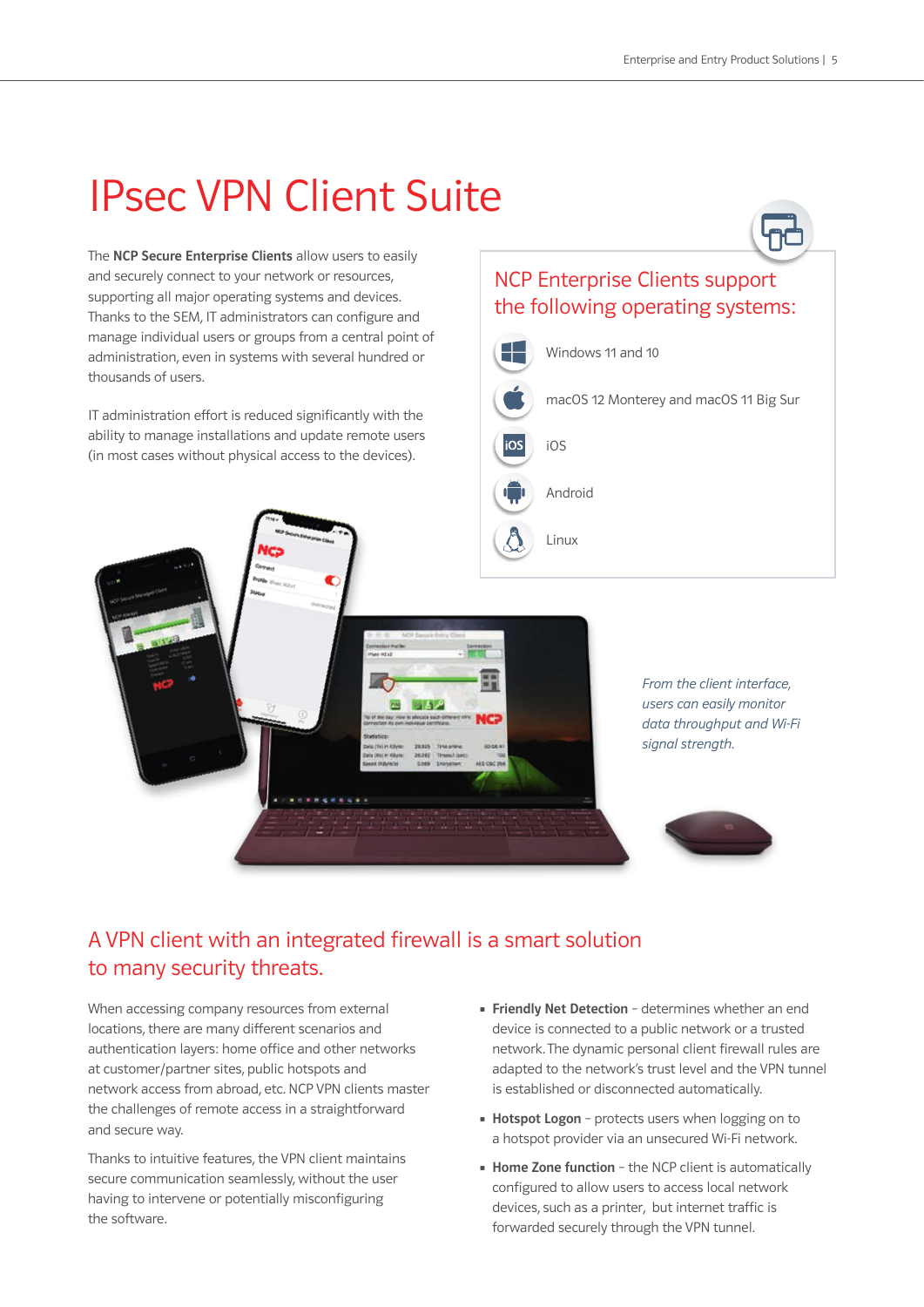

#### IPsec VPN clients for single-user devices running Windows, macOS, or Android

NCP Secure Entry Clients are designed for standalone use or smaller installations (such as less than 100 remote employees). They enable secure communication with the company network and are available for Windows, macOS and Android.

The intuitive user interface shows the connection and security status before and during the connection. All clients are compatible with common VPN gateways (e.g. Cisco, Juniper Networks, Palo Alto, etc.) and can be easily integrated into existing network structures.

Although the entry level solution is designed for smaller installations, it has an advanced range of features. Compared to classical VPN software, NCP Secure Entry Clients benefit users with additional, practical features:

- Secure Hotspot Logon with Wi-Fi Manager
- **Home Zone**
- **Biometric Authentication support**
- **Quality of Service**
- $\blacksquare$  and many more!

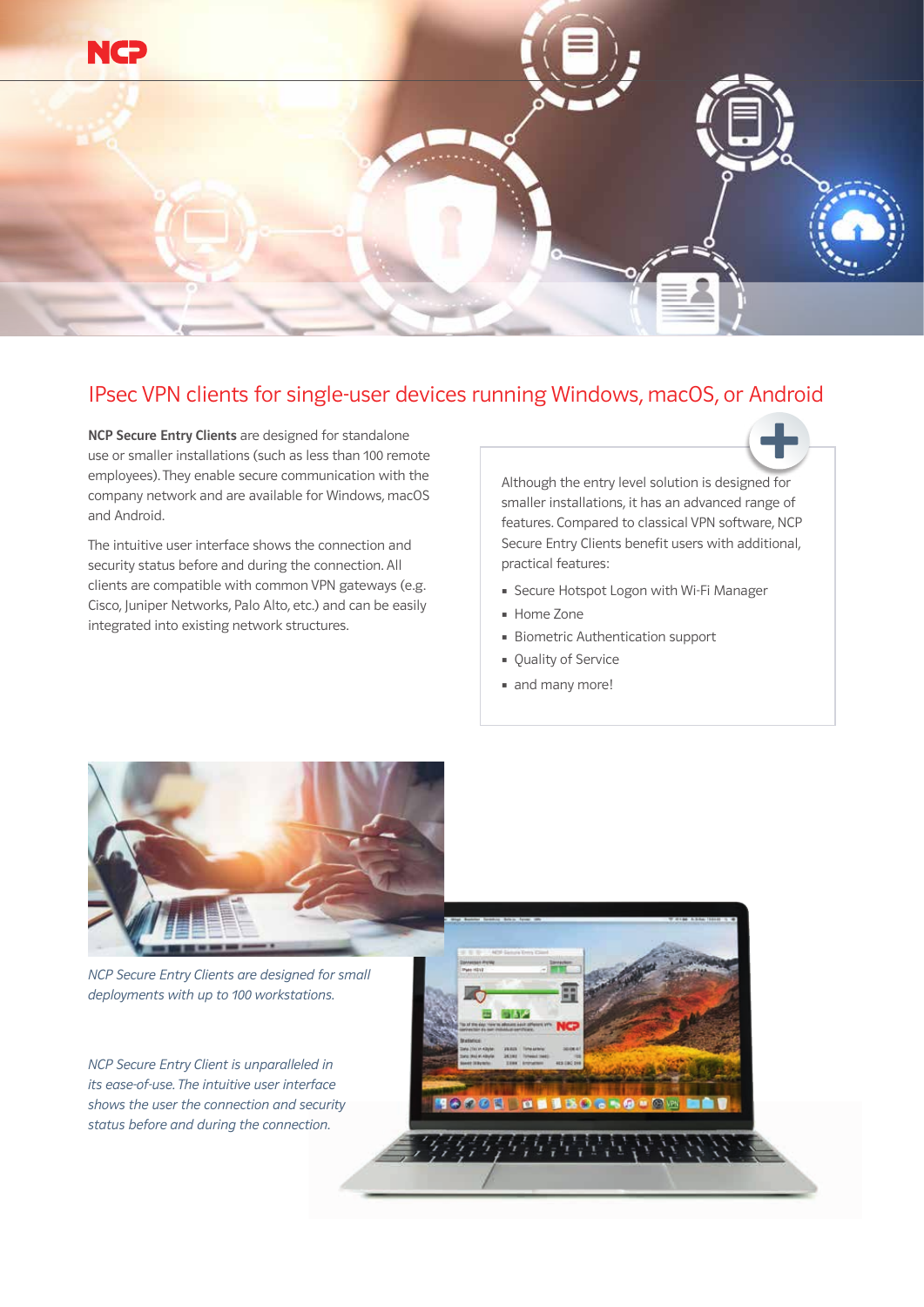## Features of NCP VPN Software:







communicating with the company network exclusively via VPN tunnel.





#### Windows Pre-logon

Login to the local Windows system *after* establishing a VPN tunnel and authenticating the user in the Windows domain via the Active Directory